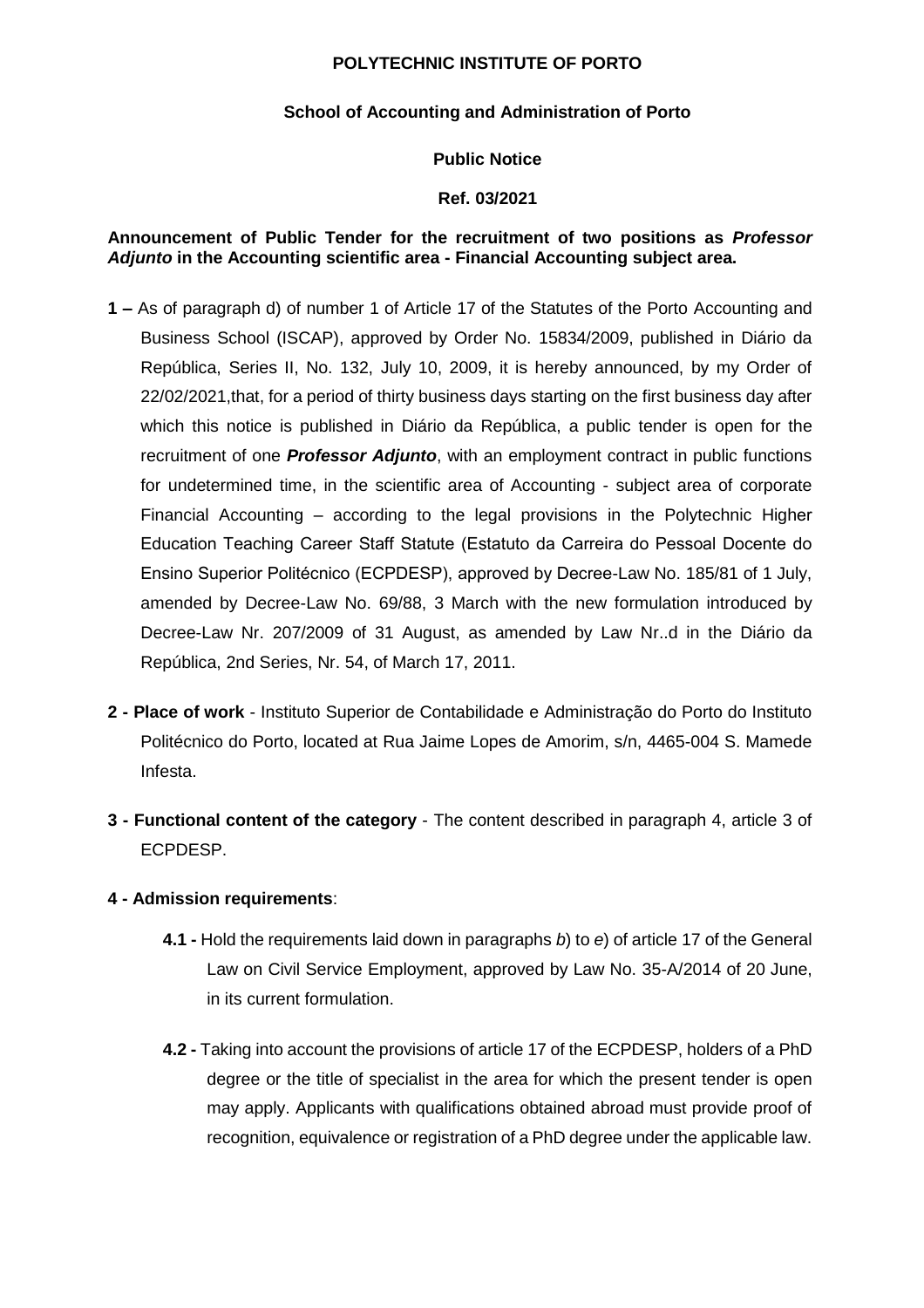### **5 - Formalisation of the application**:

- **5.1**  The application should be made electronically using the address [https://portal.ipp.pt/concursos/iscap/pessoal u](https://portal.ipp.pt/concursos/iscap/pessoal)ntil the deadline for the submission of applications mentioned in point 1 of the this Notice.
- **5.2**  The application shall be presented in Portuguese through a dated and signed request for admission to the competition, addressed to the President of the Porto Accounting and Business School and it must contain, among others, the following elements:
	- a) Identification of the applicant by name, date of birth, nationality, civil and tax identification number, postal and electronic address and telephone numbers;
	- b) Identification of the tender procedure of the application;
	- c) Indication of the category and institution where the applicant works as a teacher, when applicable, and position the currently occupied position;
	- d) Indication of the academic degrees and qualifications held by the applicant;
	- e) Signed declaration in which the applicant declares that the elements or facts contained in the application are true.
- **5.3 -** The application is accompanied by the following documentation, in digital format:
	- a) Detailed, dated and signed *Curriculum Vitae;*
	- b) Digital copies of documents, for the purposes of the evaluation provided for in point 7 of this notice, organised by the criteria of pedagogical capacity, technical-scientific and professional performance and organisational activity and by the parameters provided for in this announcement, in points 7.1, 7.2 and 7.3;
	- c) Certificate proving the title and date of obtaining the degree and titles required for this job offer;
	- *d)* Number and validity of identification card or citizen's card;
	- e) Certificate of criminal record;
	- f) Documentary evidence of physical robustness and psychological profile, indispensable to the exercise of the functions;
	- g) Up-to-date compulsory vaccination certificate;
	- h) List of documents accompanying the application.
- **5.4 -** The documents referred to in points *e*)*, f*) and *g*) of the previous number may be replaced by a declaration in the application form, under oath, where, in separate paragraphs, the candidate shall define his/her precise situation in relation to the content of each of those paragraphs.
- **5.5 –** The process can be accessed at [https://portal.ipp.pt/concursos/iscap/pessoal.](https://portal.ipp.pt/concursos/iscap/pessoal)
- **5.6 -** The documents must be submitted in Portuguese, English, French or Spanish.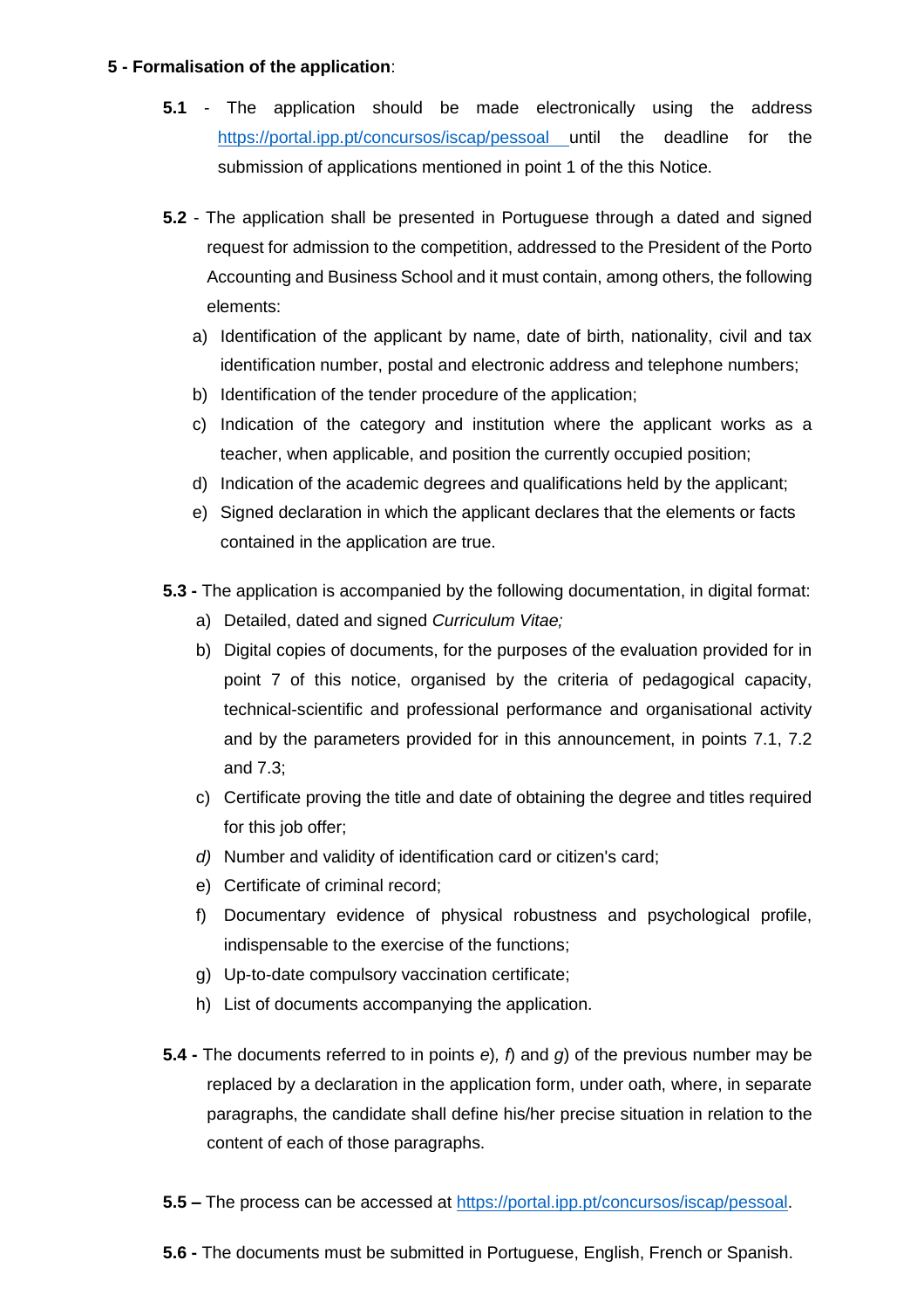- **5.7 -** Failure to present the documents required in this Notice or presenting them after the deadline stipulated in No. 1 of this Notice will result in the exclusion of the application.
- **5.8 -** Failure to submit documents related to the *curriculum vitae* presented by the applicant will result in the non-evaluation of the elements that they should prove.
- **5.9 -** The presentation of a false document will result in the immediate exclusion from the selection process and will be reported to the competent entity for criminal proceedings.
- **5.10–** Whenever deemed necessary, the jury may request the applicants to submit complementary documentation related to the submitted *curriculum*.
- **6 -** The *curriculum vitae* should highlight the balance between pedagogical, technical-scientific competences and other relevant activities of the applicants and their suitability for teaching at a Higher Institute of Accounting and Business of Polytechnic Education, in the scientific area and disciplinary area for which the competition is open.
- **7 - Criteria for selection and ranking of applicants** In accordance with the provisions of number15 - A of ECPDESP and Article 20 of RCCPCDIPP, the criteria for selection and ranking of applicants, approved by the Technical-Scientific Council of ISCAP, to ascertain the merit of applicants for the functions to be performed, are as follows, which were assigned the following weighting:
	- a) Pedagogical activity relative weight of 40%;
	- b) Technical and scientific activity relative weight of 40%;
	- c) Organisational activity relative weight of 20%.
- **7.1 - Pedagogical activity**. In the assessment of pedagogical merit, the following parameters will be taken into consideration:
	- **7.1.1 -** Professional experience as a teacher in the field of the group of courses for which the job offer is open (number of academic years);
	- **7.1.2 -** Teaching and coordination of courses within different study cycles, as well as the implementation of business environment courses (in the assessment of these parameters the number, diversity and level of the study cycle of courses should be taken into consideration);
	- **7.1.3 -** Publication of lessons and other pedagogical material as author or co-author;
	- **7.1.4 -** Coordination and participation in pedagogical projects Promotion pedagogical initiatives aimed at improving teaching and learning processes, the preparation of undergraduate and postgraduate courses, conferring or not a degree, or new courses and the restructuring of study plans or courses;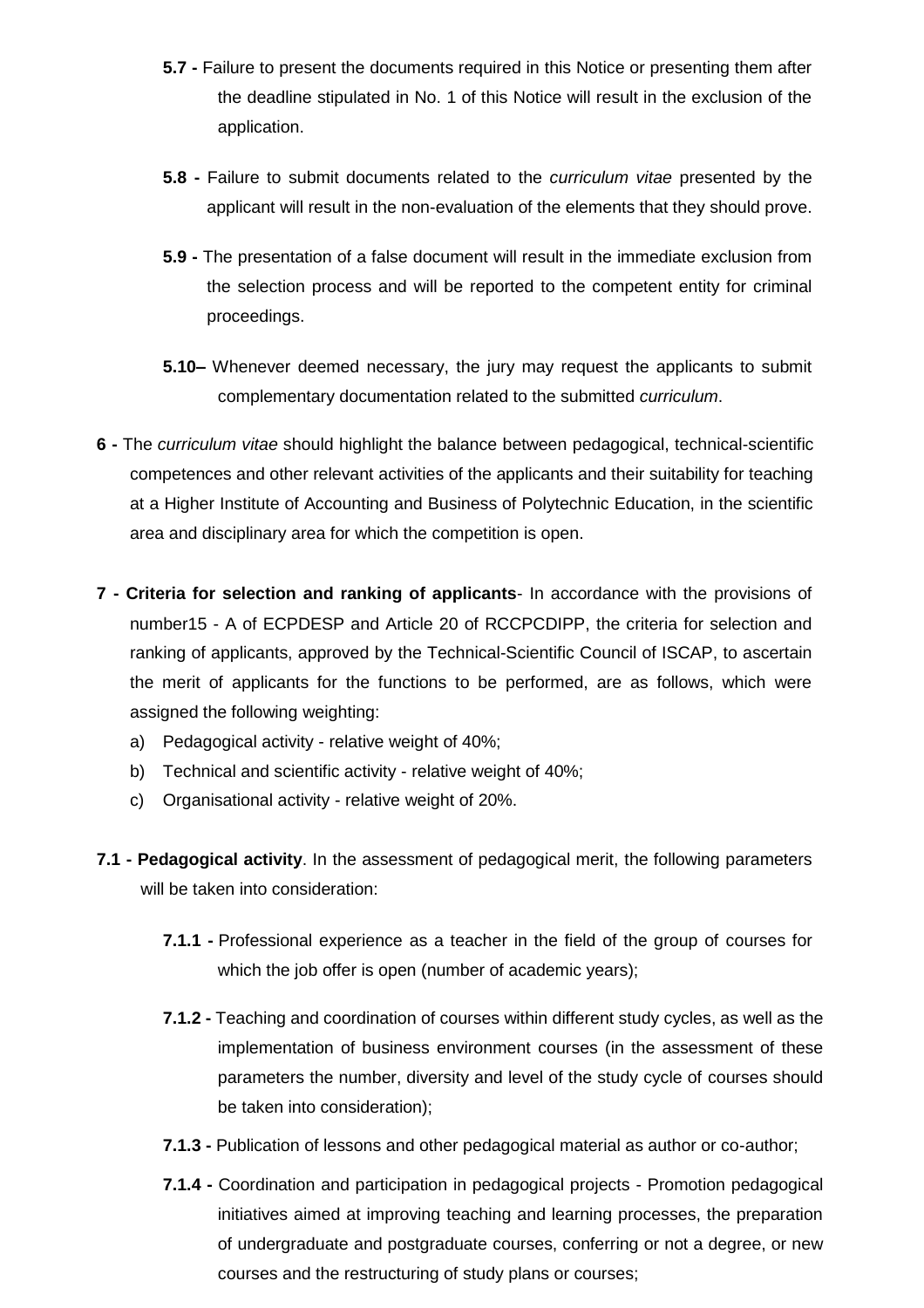- **7.1.5 -** Finished Supervisions of master, bachelor, and technical specialization students;
- **7.1.6 -** Other relevant pedagogical activities.
- **7.2 - Technical and scientific activity**. In assessing this performance, the following parameters will be taken into consideration:
	- **7.2.1 -** Scientific production (books, chapters in books, papers in journals and conference minutes) indexed in the *Web of Science* and/or *Scopus* (in the assessment of this parameter the impact factor of the publication should be taken into consideration);
	- **7.2.2 -** Technical and scientific production (books, chapters in books, papers in journals, minutes of congresses) and participation, with presentation of communications in scientific events such as congresses, seminars and colloquia (in the assessment of this parameter the quantity, originality and diversity of the production as well as the degree of internationalisation shall be taken into consideration);
	- **7.2.3** Coordination and participation in research and technological development projects;
	- **7.2.4 -** Participation in scientific research centres recognised by the Portuguese Foundation for Science and Technology, as well as participation in scientific committees, organisations or networks;
	- **7.2.5 -** Participation in juries of academic examinations;
	- **7.2.6 -** Other relevant scientific activities.
- **7.3 - Organisational activity**. In assessing this performance, the following parameters will be taken into consideration:
	- **7.3.1 -** Administrative and technical-scientific management positions, namely course directors, members of scientific committees of undergraduate and postgraduate courses and project coordinators;
	- **7.3.2 -** Participation in academic committees, including those for institutional assessment for the creation/accreditation of courses in different study cycles, whether or not they confer a degree.
	- **7.3.3 -** Participation in academic boards, namely the Scientific-Technical Council, and the Pedagogical Council;
	- **7.3.4 -** Provision of services to public and private entities;
	- **7.3.5 -** Other relevant activities.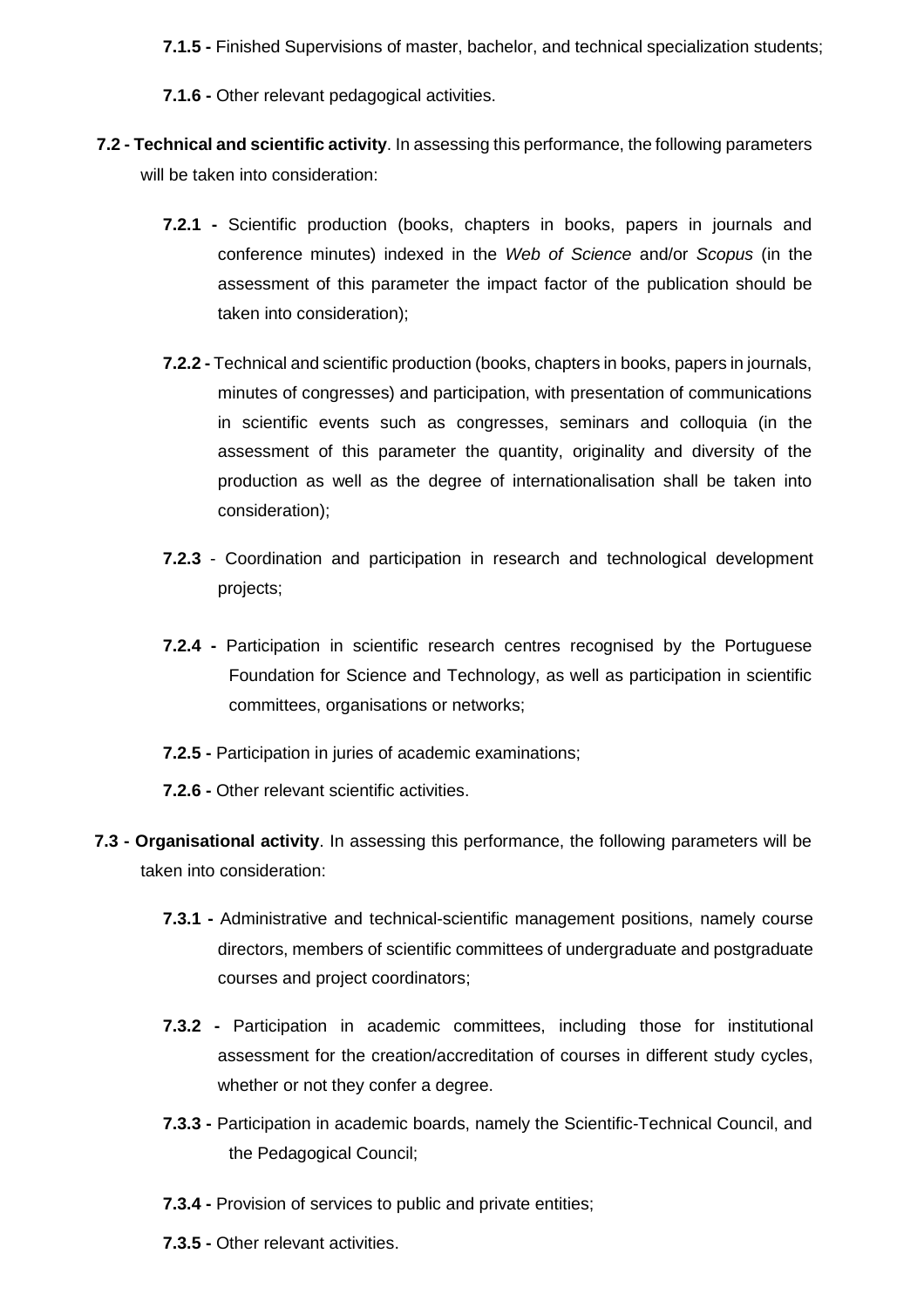| <b>Aspects</b>                                 | Weight      | <b>Criteria</b>                                                                                                                                                                                                                                                                                                                                                                                                                                                                                                                                                                                                                                                                                                                                                                                                                                                                                                         | Weight                                               |
|------------------------------------------------|-------------|-------------------------------------------------------------------------------------------------------------------------------------------------------------------------------------------------------------------------------------------------------------------------------------------------------------------------------------------------------------------------------------------------------------------------------------------------------------------------------------------------------------------------------------------------------------------------------------------------------------------------------------------------------------------------------------------------------------------------------------------------------------------------------------------------------------------------------------------------------------------------------------------------------------------------|------------------------------------------------------|
|                                                |             | C.1.1 - Professional experience as a<br>teacher in the field of the group of courses<br>for which the job offer is open (number of                                                                                                                                                                                                                                                                                                                                                                                                                                                                                                                                                                                                                                                                                                                                                                                      | $P11=0.20$                                           |
| Pedagogical<br><b>Activity</b>                 | $P1 = 0.40$ | academic years);<br>C.1.2 - Teaching and coordination of<br>courses within different study cycles, as<br>well as the implementation of business<br>environment courses (in the<br>assessment of these parameters the<br>number, diversity and level of the study<br>cycle of courses should be taken into<br>consideration);<br>C.1.3 - Publication of lessons and other<br>pedagogical material as author or co-<br>author;<br>C.1.4 - Coordination and participation<br>in pedagogical projects - Promotion<br>pedagogical initiatives aimed at<br>improving teaching and learning<br>processes, the preparation of<br>undergraduate and postgraduate<br>courses, conferring or not a degree, or<br>new courses and the restructuring of<br>study plans or curricular units;<br>C.1.5 - Finished Supervisions of<br>master, bachelor, and technical<br>specialization students;<br>C.1.6 - Other relevant pedagogical | $P12=0.30$<br>$P13=0.10$<br>$P14=0.15$<br>$P15=0.20$ |
|                                                |             | activities.                                                                                                                                                                                                                                                                                                                                                                                                                                                                                                                                                                                                                                                                                                                                                                                                                                                                                                             | $P16 = 0.05$                                         |
|                                                |             | 7.2.1 - Scientific production (books,<br>chapters in books, papers in journals<br>and conference minutes) indexed in the<br>Web of Science and/or Scopus (in the<br>assessment of this parameter the<br>impact factor of the publication should<br>be taken into consideration);<br>C.2.2 - Technical and scientific<br>production (books, chapters in books,<br>papers in journals, minutes of<br>congresses) and participation, with<br>presentation of communications in<br>scientific events such as congresses,                                                                                                                                                                                                                                                                                                                                                                                                    | $P21=0.30$<br>$P22=0.20$                             |
| <b>Technical</b><br>and scientific<br>activity | $P2=0.40$   | seminars and colloquia (in the<br>assessment of this parameter the<br>quantity, originality and diversity of the<br>production as well as the degree of<br>internationalisation shall be taken into<br>consideration);<br>7.2.3 - Coordination and participation in<br>research and technological development<br>projects;                                                                                                                                                                                                                                                                                                                                                                                                                                                                                                                                                                                              | $P23=0.20$                                           |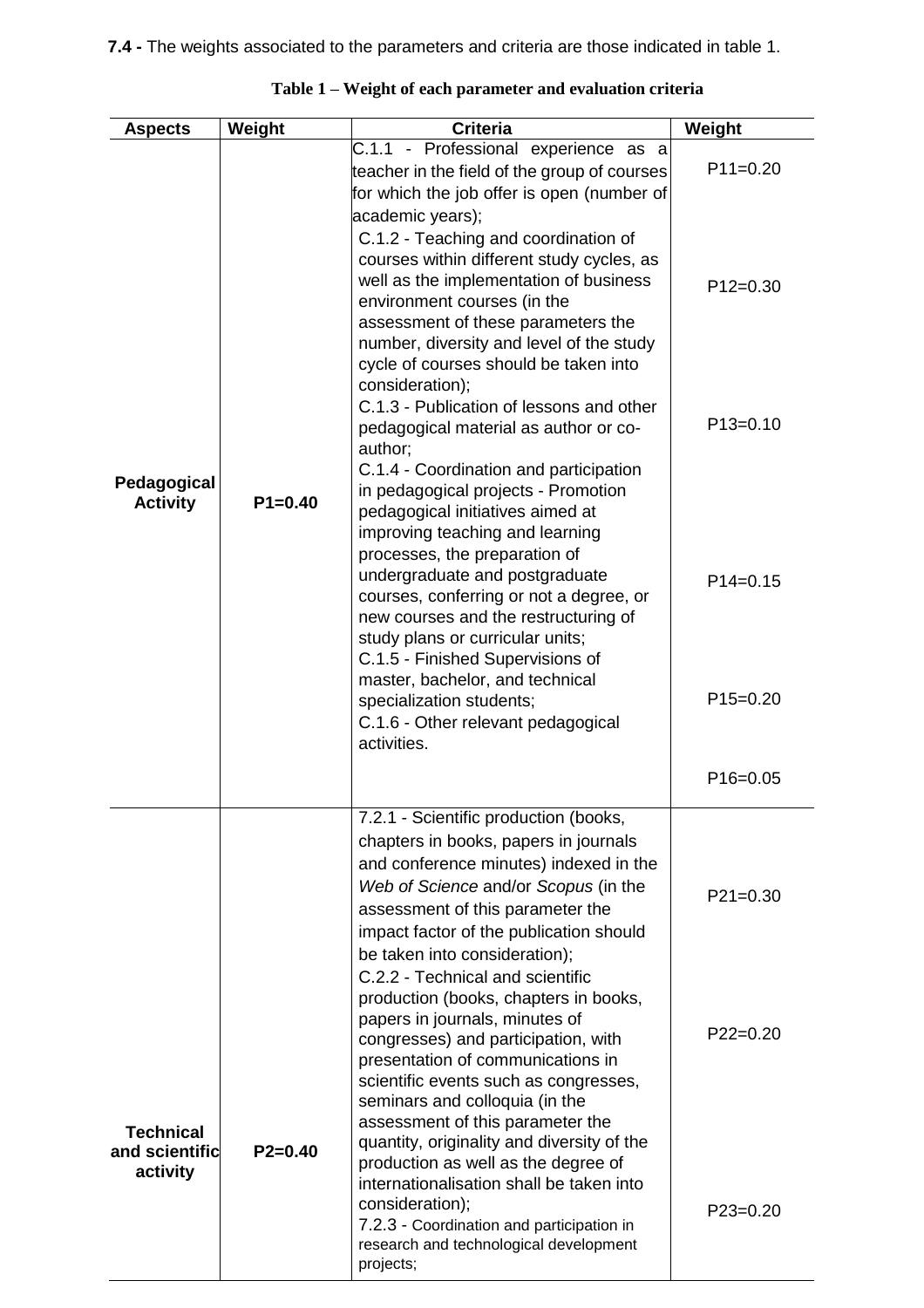|                             |           | C.2.4 - Participation in scientific                                                                                                                                                                                 |            |
|-----------------------------|-----------|---------------------------------------------------------------------------------------------------------------------------------------------------------------------------------------------------------------------|------------|
|                             |           | research centres recognised by the                                                                                                                                                                                  | $P24=0.10$ |
|                             |           | Portuguese Foundation for Science                                                                                                                                                                                   |            |
|                             |           | and Technology, as well as                                                                                                                                                                                          |            |
|                             |           | participation in scientific committees,                                                                                                                                                                             |            |
|                             |           | organisations or networks;                                                                                                                                                                                          | $P25=0.10$ |
|                             |           | C.2.5 - Participation in juries of                                                                                                                                                                                  |            |
|                             |           | academic examinations;                                                                                                                                                                                              | $P26=0.10$ |
|                             |           | C.2.6 - Other relevant pedagogical                                                                                                                                                                                  |            |
|                             |           | activities.                                                                                                                                                                                                         |            |
|                             |           | C.3.1 - Administrative and technical-<br>scientific management positions,<br>namely course directors, members of<br>scientific committees of undergraduate<br>and postgraduate courses and project<br>coordinators; | $P31=0.20$ |
| Organisation<br>al Activity | $P3=0.20$ | C.3.2 - Participation in academic<br>committees, including those for<br>institutional assessment for the<br>creation/accreditation of courses in<br>different study cycles, whether or not                          | $P32=0.30$ |
|                             |           | they confer a degree.<br>C.3.3 - Participation in academic<br>boards, namely the Scientific-Technical<br>Council, and the Pedagogical Council;                                                                      | $P33=0.10$ |
|                             |           | C.3.4 - Provision of services to public<br>and private entities;                                                                                                                                                    | $P34=0.25$ |
|                             |           | C.3.5- Other relevant activities.                                                                                                                                                                                   | $P35=0.15$ |

**7.5 -** In accordance with what is established in nr. 3 of Article 20 of the RCCPCDIPP, teachers who hold management positions in their respective organic units/institute and who are exempt from teaching functions or by determination of the competent bodies should not be biased in the application of the table defined by the jury to the parameter referred to in point 7.1. of this announcement.

# **8 - Assessment and ranking of applicants:**

- **8.1 -** The jury shall be governed by what is established in article 12 of the RCCPCDIPP.
- **8.2 -** The jury's deliberations are taken by absolute majority of votes of the members, abstentions not being allowed;
- **8.3 -** Once the deadline for the submission of applications is over, the jury shall meet and deliberate on the admission and exclusion of the applications, under the terms laid in article 17 of the RCCPCDIPP.
- **8.4 -** The appraisal of the admitted applications will be carried out according to the criteria, parameters and weightings set out in this Notice.
- **8.5 -** After examining and admitting the applications, the jury shall first decide on the approval of the applicants in absolute merit. To this purpose, each member of the jury presents the applicants that he/she does not believe to possess the scientific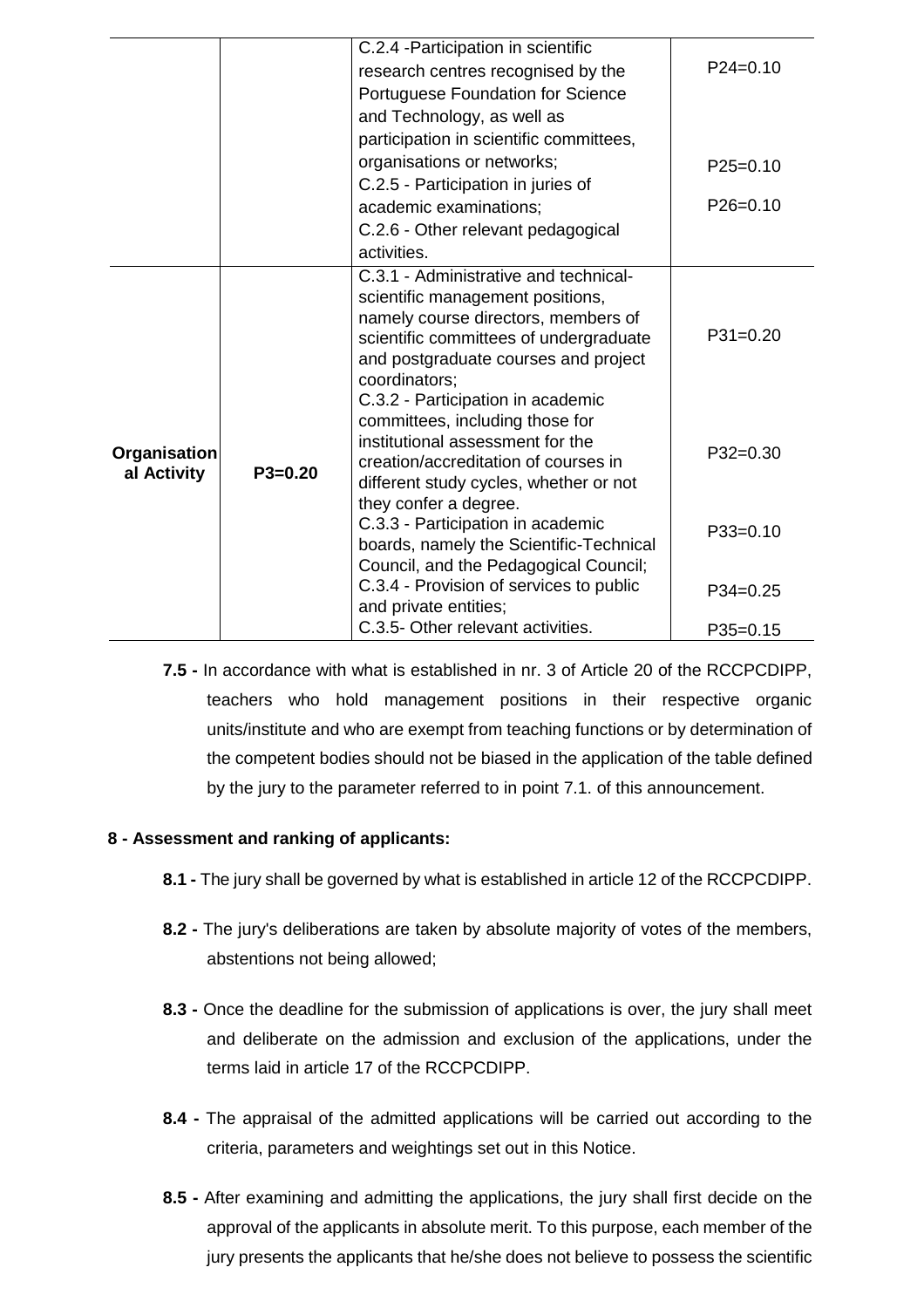and pedagogical merit that is consistent with the subject area and category for which the job offer is open. The exclusion proposals are then voted on and no abstentions were accepted. An application is rejected on absolute merit, if at least one of these written proposals obtains a majority of favourable votes from the members of the selection committee present. In this case, the other proposals to eliminate the same applicant will not be voted on. The final decisions on each proposal, as well as the number of votes for each, and respective justification, are an integral part of the minutes.

- **8.6 –** When an application does not receive absolute approval, the jury holds a hearing with the excluded candidates, who may contest these results within ten working days.
- **8.7 –** The jury then evaluates those candidates approved on absolute merit, considering the selection criteria and parameters, as well as the weight factors in this notice.
- **8.8** Each member of the jury scores, on a scale of 0-100, each criterion or parameter regarding each candidate;
- **8.9** The final result is a numerical value (between 0 and 100) that is calculated by weighing each criterion with the corresponding weight, which provides each parameter with a score that, in turn, will be used with the weight assigned to it to calculate the final score. The final result (RF) is calculated using the following formula:
	- RF= P1\*(C11\*P11+C12\*P12+C13\*P13+C14\*P14+C15\*P15+C16\*P16)+ P2\*(C21\*P21+C22\*P22+C23\*P23+C24\*P24+C25\*P25+C26\*P26)+ P3\*(C31\*P31+C32\*P32+C33\*P33+C34\*P34+C35\*P35)

#### **9 – Voting methodology and ranking:**

- **9.1 -** The applicants shall be ranked by descending order of points obtained, and each member of the jury shall submit a written document, which shall be attached to the minutes, with the ordering of the candidates duly justified, considering for this purpose the criteria and evaluation parameters and corresponding weighting factors contained in this notice;
- **9.2** On the various votes, each jury member should respect the order presented, no abstentions are permitted.
- **9.3** The jury will use the following voting method in order to obtain an absolute majority in the final ranking of the candidates: the first vote is intended to determine the applicant that will be put in first place. If an applicant receives more than half the votes of the members of the jury present at the meeting, they will be placed first. If the applicant in first place is not determined, the voting will be repeated, but only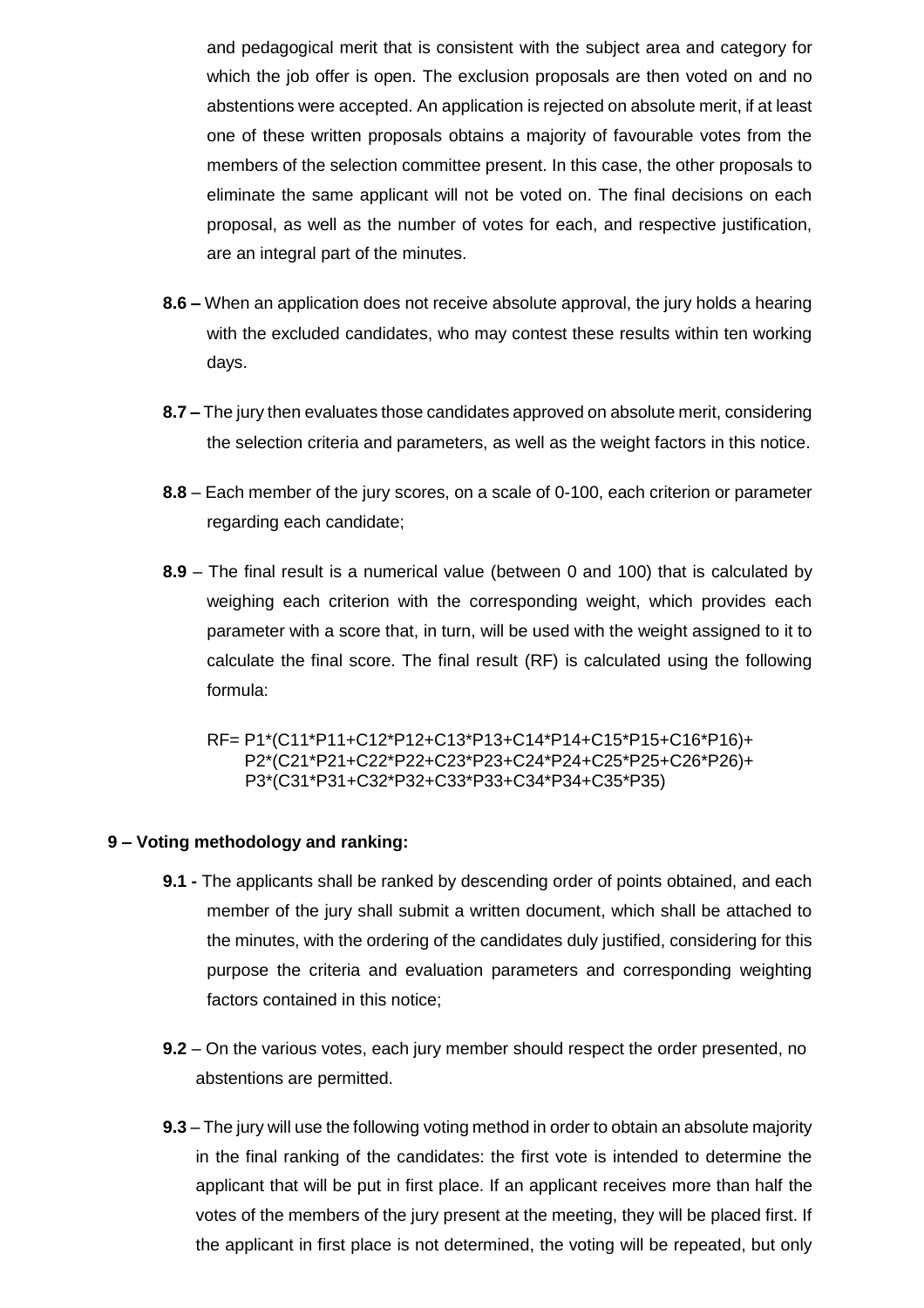among the candidates who received enough votes to be considered for first place, once the applicant least voted in the first round is removed. If there is more than one applicant in the position of least voted, there will be another vote with only these applicants in order to determine who is to be eliminated. For this vote, the members of the jury vote for the applicant who has the lowest ranking, the applicant with the most votes is eliminated. If, at this point, there continues to be a tie among two or more applicants, the president of the jury will decide which of them is to be eliminated. Once this elimination is made, the jury returns the attention to the first vote, but only with the remaining candidates. The process is repeated until one applicant receives more than half the votes for first place. The process is repeated for second place and so on until an ordered list of all candidates is complete.

**9.4** - An applicant who obtains a Final Result (RF) of less than 50 points will be excluded as non-approved.

#### **10 – Participation of interested parties and decision:**:

- **10.1 -** The applicants are notified of the final ranking to enable the hearing of any interested party, in accordance with Article 121 and following of the Code of Administrative Procedure, approved in annex to Decree-Law No. 4/2015 of 7 January, as amended, applying, mutatis mutandis, the provisions of Articles 17 and 19 of the RCCPCDIPP
- **10.2 -** Once the hearing of the interested parties has taken place, the jury will consider the allegations made and approve the final list of applicants.

#### **11 - Composition of the jury**:

#### President:

Fernando José Malheiro de Magalhães, Dean of the Porto Accounting and Business School of the Polytechnic Institute of Porto, who, in his absence, will be replaced by Doctor Manuela Maria Ribeiro da Silva Patrício, Professor and Vice-Dean of the Porto Accounting and Business School of the Polytechnic Institute of Porto.

Voting members:

Professora Doutora Amélia Cristina Ferreira da Silva – Professora Coordenadora at the Porto Accounting and Business School, Polytechnic Institute of Porto.

Professora Doutora Deolinda Meira- Professor Coordenadora at the Porto Accounting and Business School, Polytechnic Institute of Porto.

Professora Doutora Cristina Maria Gabriel Gonçalves Góis – Professora Coordenadora at the Coimbra Business School of the Polytechnic Institute of Coimbra

Professora Doutora Graça Maria do Carmo Azevedo, Professora Coordenadora at the Higher Institute for Accountancy and Administration of Aveiro University

Professor Doutor Rui Jorge Mendes Robalo – Professor Coordenador at the School of Management and Technology of the Polytechnic Institute of Viseu.